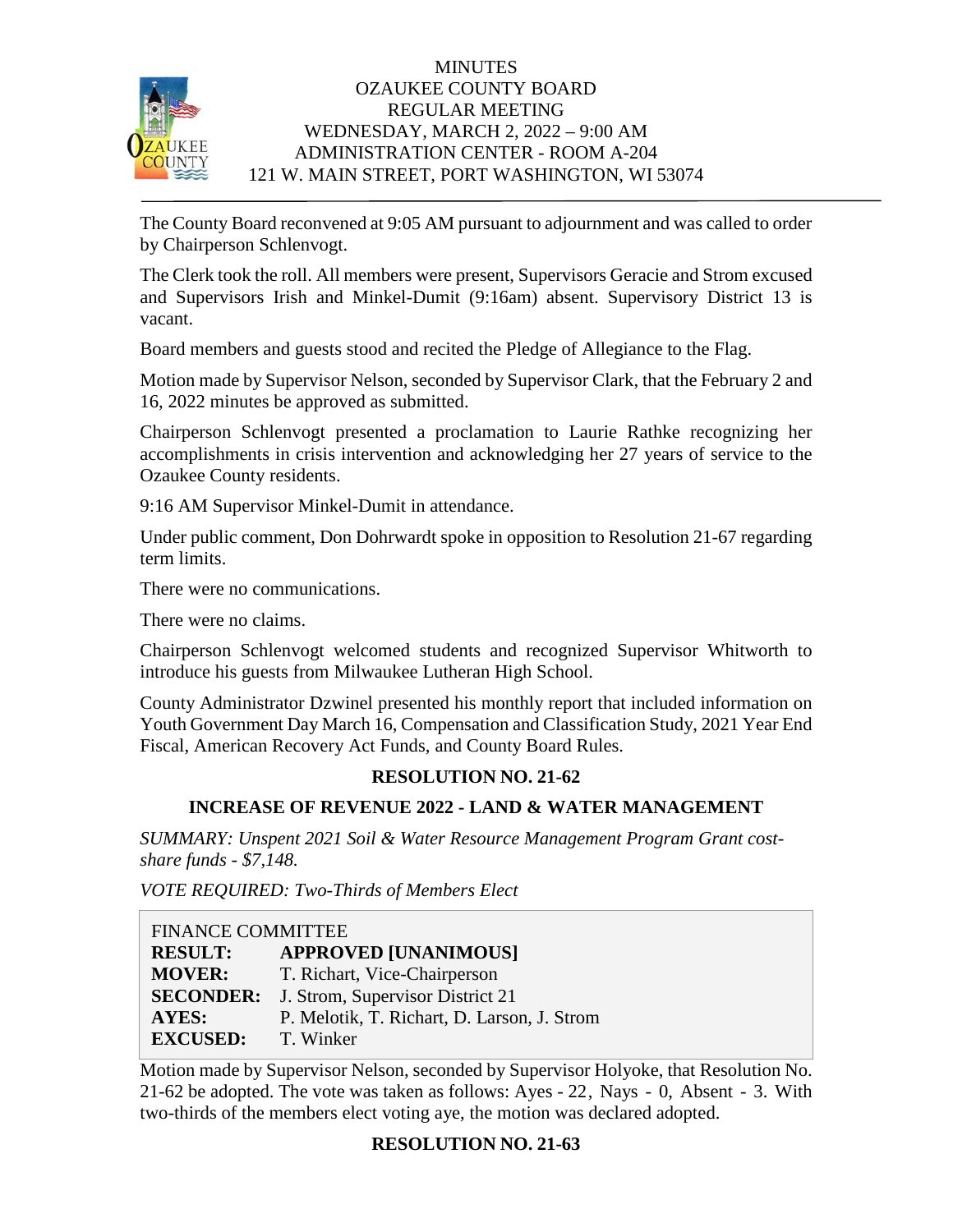## **CARRYOVER OF 2021 FUNDS**

*SUMMARY: Carryover of Funds from 2021 to 2022 - \$333,152. VOTE REQUIRED: Two-Thirds of Members Elect*

| <b>FINANCE COMMITTEE</b> |                                             |
|--------------------------|---------------------------------------------|
| <b>RESULT:</b>           | <b>APPROVED [UNANIMOUS]</b>                 |
| <b>MOVER:</b>            | D. Larson, Supervisor District 8            |
| <b>SECONDER:</b>         | J. Strom, Supervisor District 21            |
| AYES:                    | P. Melotik, T. Richart, D. Larson, J. Strom |
| <b>EXCUSED:</b>          | T. Winker                                   |
|                          |                                             |

Motion made by Supervisor Richart, seconded by Supervisor Haas, that Resolution No. 21-63 be adopted. The vote was taken as follows: Ayes - 22, Nays - 0, Absent - 3. With two-thirds of the members elect voting aye, the motion was declared adopted.

#### **RESOLUTION NO. 21-64**

## **AMENDING CHAPTER 3.01 (17) OF THE OZAUKEE COUNTY POLICY AND PROCEDURE MANUAL - SHERIFF'S OFFICE PERSONNEL CHANGES**

*SUMMARY: Section 3.01 (17) of the Ozaukee County Policy and Procedure Manual pertaining to Sheriff's Office positions is amended.*

*VOTE REQUIRED: Majority*

| PUBLIC SAFETY COMMITTEE          |                                                                                       |  |
|----------------------------------|---------------------------------------------------------------------------------------|--|
|                                  |                                                                                       |  |
| 8:30 AM                          |                                                                                       |  |
| D. Becker, Vice-Chairperson      |                                                                                       |  |
|                                  |                                                                                       |  |
| R. Nelson, D. Becker, E. Stelter |                                                                                       |  |
| J. Braverman, S. Whitworth       |                                                                                       |  |
|                                  | APPROVE AND FORWARD [UNANIMOUS] Next: 2/24/2022<br>E. Stelter, Supervisor District 18 |  |

#### FINANCE COMMITTEE

| <b>RESULT:</b>  | <b>APPROVED [UNANIMOUS]</b>                   |
|-----------------|-----------------------------------------------|
| <b>MOVER:</b>   | D. Larson, Supervisor District 8              |
|                 | <b>SECONDER:</b> T. Richart, Vice-Chairperson |
| <b>AYES:</b>    | P. Melotik, T. Richart, D. Larson, J. Strom   |
| <b>EXCUSED:</b> | T. Winker                                     |

Motion made by Supervisor Nelson, seconded by Supervisor Clark, that Resolution No. 21-64 be adopted. The vote was taken as follows: Ayes - 22, Nays - 0, Absent - 3. The majority of the members present voting aye, the motion was declared adopted.

### **RESOLUTION NO. 21-65**

## **COMPENSATION STUDY - PUBLIC AND PRIVATE SECTOR MARKET COMPARABLES RECOMMENDATION**

*SUMMARY: Public Sector Comparables for determining Ozaukee County's*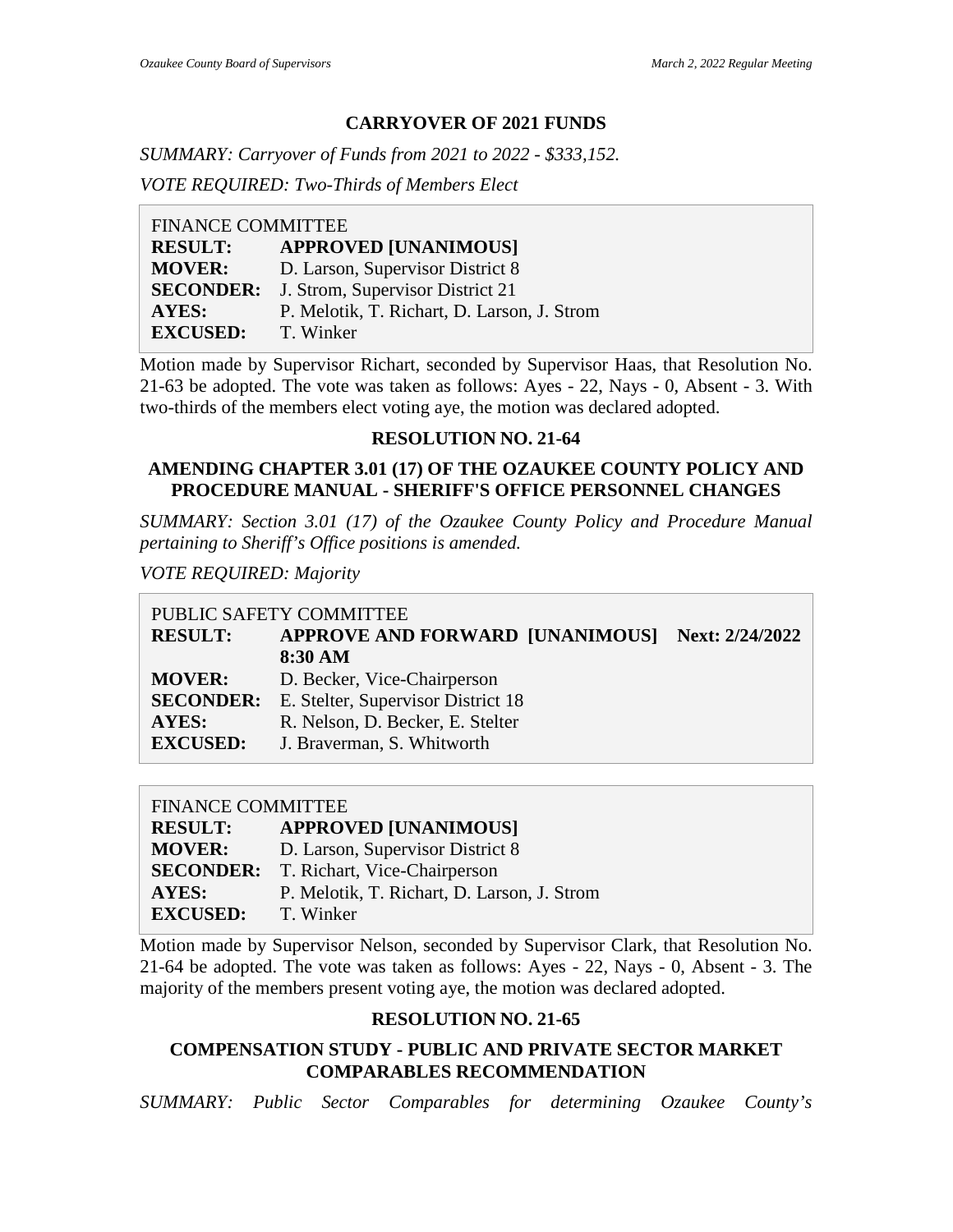*competitiveness of base salaries for the Compensation Classification Study.*

*VOTE REQUIRED: Majority*

| <b>FINANCE COMMITTEE</b> |                                             |  |
|--------------------------|---------------------------------------------|--|
| <b>RESULT:</b>           | <b>APPROVED [UNANIMOUS]</b>                 |  |
| <b>MOVER:</b>            | T. Richart, Vice-Chairperson                |  |
| <b>SECONDER:</b>         | J. Strom, Supervisor District 21            |  |
| <b>AYES:</b>             | P. Melotik, T. Richart, D. Larson, J. Strom |  |
| <b>EXCUSED:</b>          | T. Winker                                   |  |

Motion made by Supervisor Henrichs, seconded by Supervisor Braverman, that Resolution No. 21-65 be adopted. The vote was taken as follows: Ayes - 22, Nays - 0, Absent - 3. The majority of the members present voting aye, the motion was declared adopted.

### **RESOLUTION NO. 21-66**

# **ESTABLISHING THE 2023-2026 SALARIES FOR THE OFFICES OF THE SHERIFF, CLERK OF COURTS AND CORONER**

*SUMMARY: Establishing the 2023-2026 Salaries for the Offices of the Sheriff, Clerk of Courts and Coroner.*

*VOTE REQUIRED: Majority*

| <b>FINANCE COMMITTEE</b> |                                   |  |
|--------------------------|-----------------------------------|--|
| <b>RESULT:</b>           | <b>APPROVED [3 TO 1]</b>          |  |
| <b>MOVER:</b>            | T. Richart, Vice-Chairperson      |  |
| <b>SECONDER:</b>         | D. Larson, Supervisor District 8  |  |
| AYES:                    | P. Melotik, T. Richart, D. Larson |  |
| NAYS:                    | J. Strom                          |  |
| <b>EXCUSED:</b>          | T. Winker                         |  |

Motion made by Supervisor Braverman, seconded by Supervisor Nelson, that Resolution No. 21-66 be adopted. The vote was taken as follows: Ayes - 22, Nays - 0, Absent - 3. The majority of the members present voting aye, the motion was declared adopted.

# **RESOLUTION NO. 21-67**

### **AMENDING THE OZAUKEE COUNTY POLICY & PROCEDURE MANUAL SECTION 2.05(2) - TERM LIMITS FOR COUNTY BOARD CHAIRPERSON, VICE-CHAIRPERSON, AND 2ND VICE-CHAIRPERSON**

*SUMMARY: Term Limits for County Board Chairperson, Vice-Chairperson and 2nd Vice-Chairperson.*

*VOTE REQUIRED: Majority*

Thomas E. Winker Supervisor, District 1

Motion made by Supervisor Winker, seconded by Supervisor Wolf, that Resolution No. 21-67 be adopted. Debate ensued.

10:15 AM Supervisor Larson excused and Supervisor Holyoke absent.